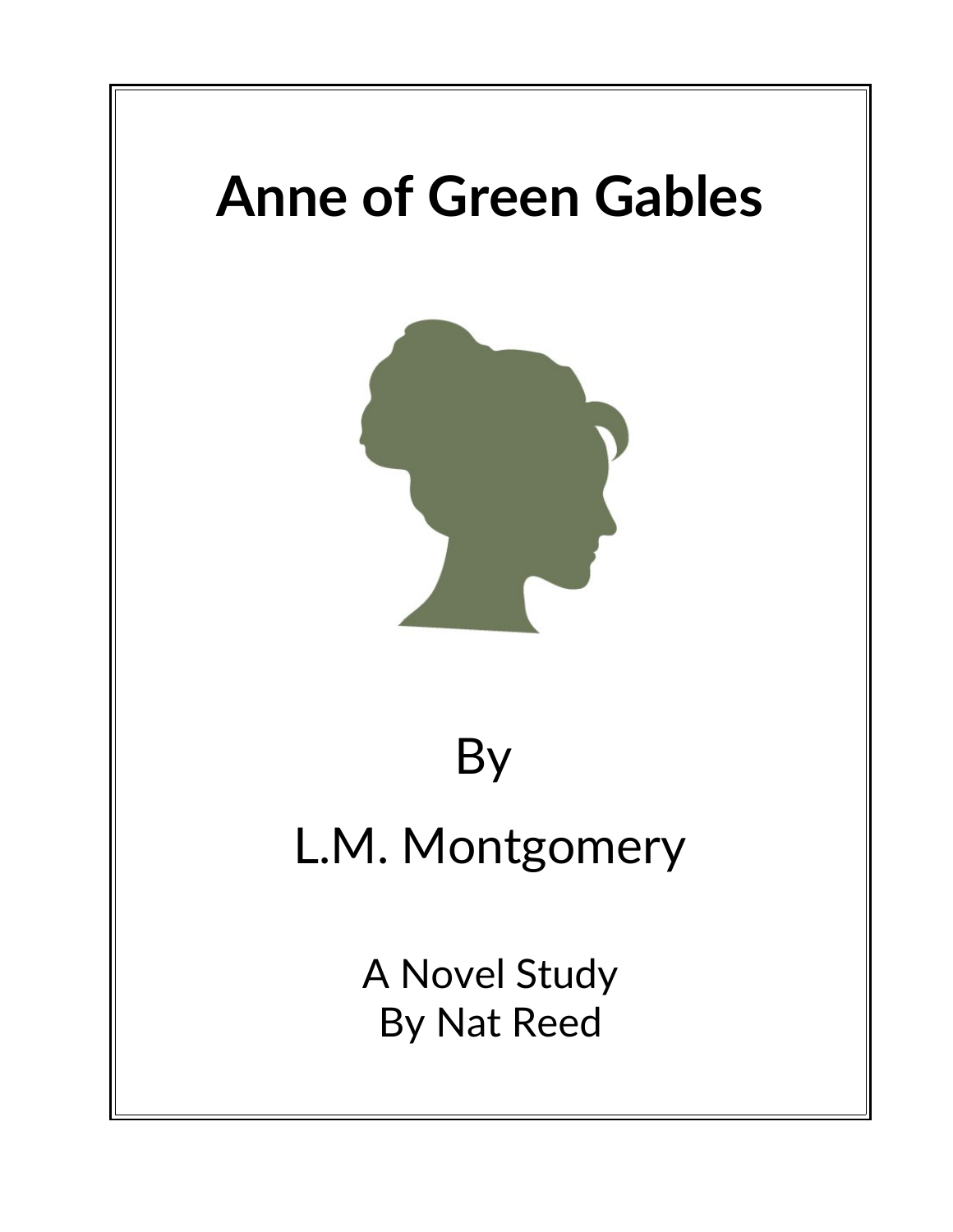*By L. M. Montgomery*



**Table of Contents**

| <b>Suggestions and Expectations</b> | 3  |
|-------------------------------------|----|
|                                     |    |
| List of Skills                      |    |
| Synopsis / Author Biography         |    |
| <b>Student Checklist</b>            | 6  |
| Reproducible Student Booklet        |    |
| Answer Key                          | 75 |

**About the author:** Nat Reed was a member of the teaching profession for more than 35 years. He was a full-time instructor at Trent University in the Teacher Education Program for nine years. For more information on his work and literature, visit [novelstudies.org.](http://www.novelstudies.org/)

> Copyright © 2013 Nat Reed Revisions Completed in 2021 All rights reserved by author. Permission to copy for single classroom use only. Electronic distribution limited to single classroom use only. Not for public display.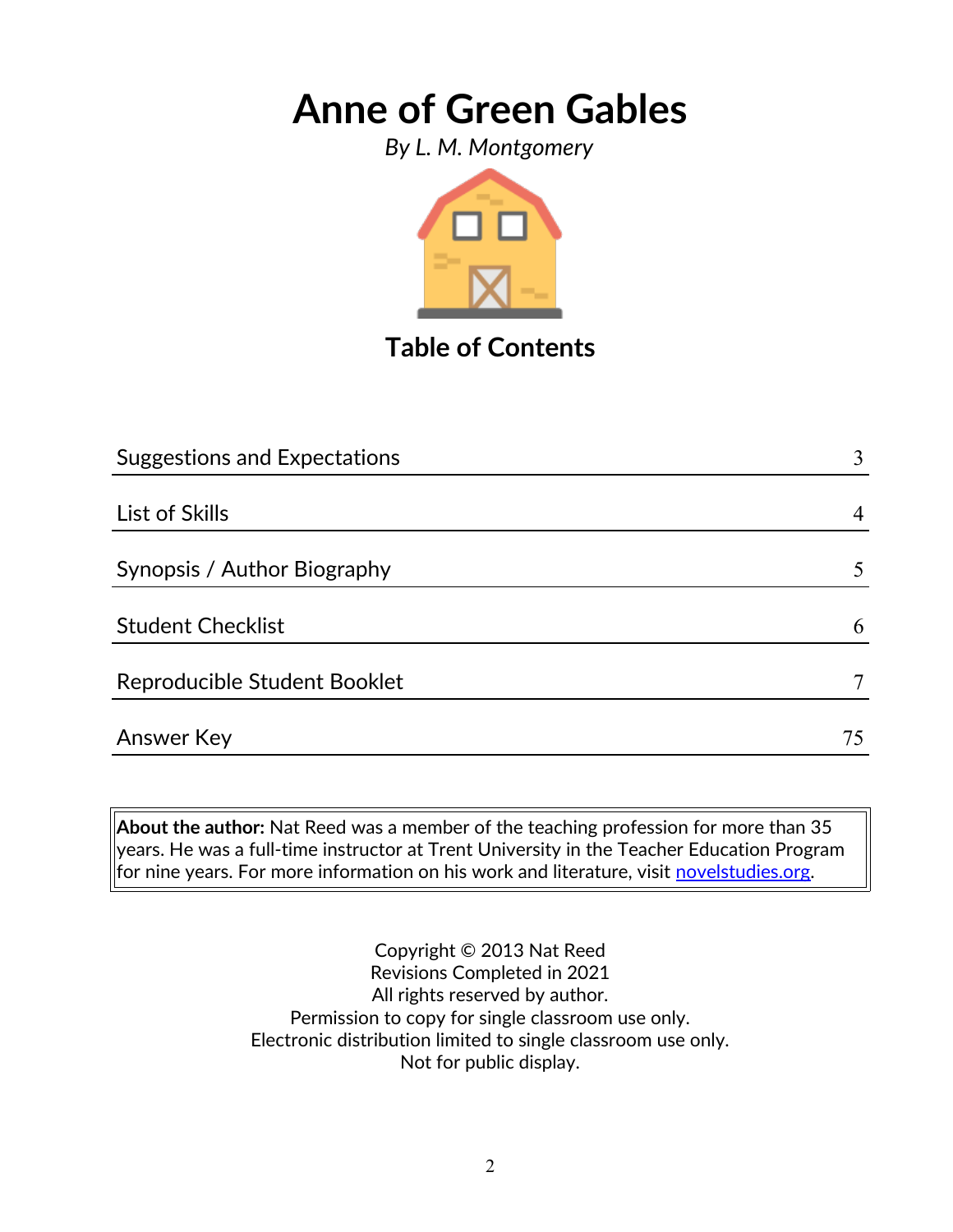*By L. M. Montgomery*

### **Suggestions and Expectations**

This curriculum unit can be used in a variety of different ways. Each chapter of the novel study focuses on two or three chapters of *Anne of Green Gables* and is comprised of four of the following activities:

- 1. Before You Read
- 2. Vocabulary Building
- 3. Comprehension Questions
- 4. Language Activities
- 5. Extension Activities

#### **Links with the Common Core Standards (U.S.)**

Many of the activities included in this curriculum unit are supported by the Common Core Standards. For instance the *Reading Standards for Literature, Grade 5*, makes reference to the following:

a) determining the meaning of words and phrases. . . including figurative language;

b) explaining how a series of chapters fits together to provide the overall structure;

c) compare and contrast two characters;

d) determine how characters … respond to challenges;

e) drawing inferences from the text;

f) determining a theme of a story . . . **and many others.**

A principal expectation of the unit is that students will develop their skills in reading, writing, listening and oral communication, as well as in reasoning and critical thinking. It is important, too, that students be encouraged to relate their own feelings and experiences in certain contexts, and describe their own interpretations of particular passages.

- Students can work on the activities at their own pace.
- Every activity need not be completed by all students.
- A **portfolio cover** is included (Page 7) as well as a **Checklist** (Page 6) to keep a record of completed work.

**Themes** and **topics** which may be taught in conjunction with the novel include Prince Edward Island, the importance of imagination and its conflict with social expectations, farming and agriculture, the importance of friends and family, perseverance and personal growth, overcoming difficulty and having courage.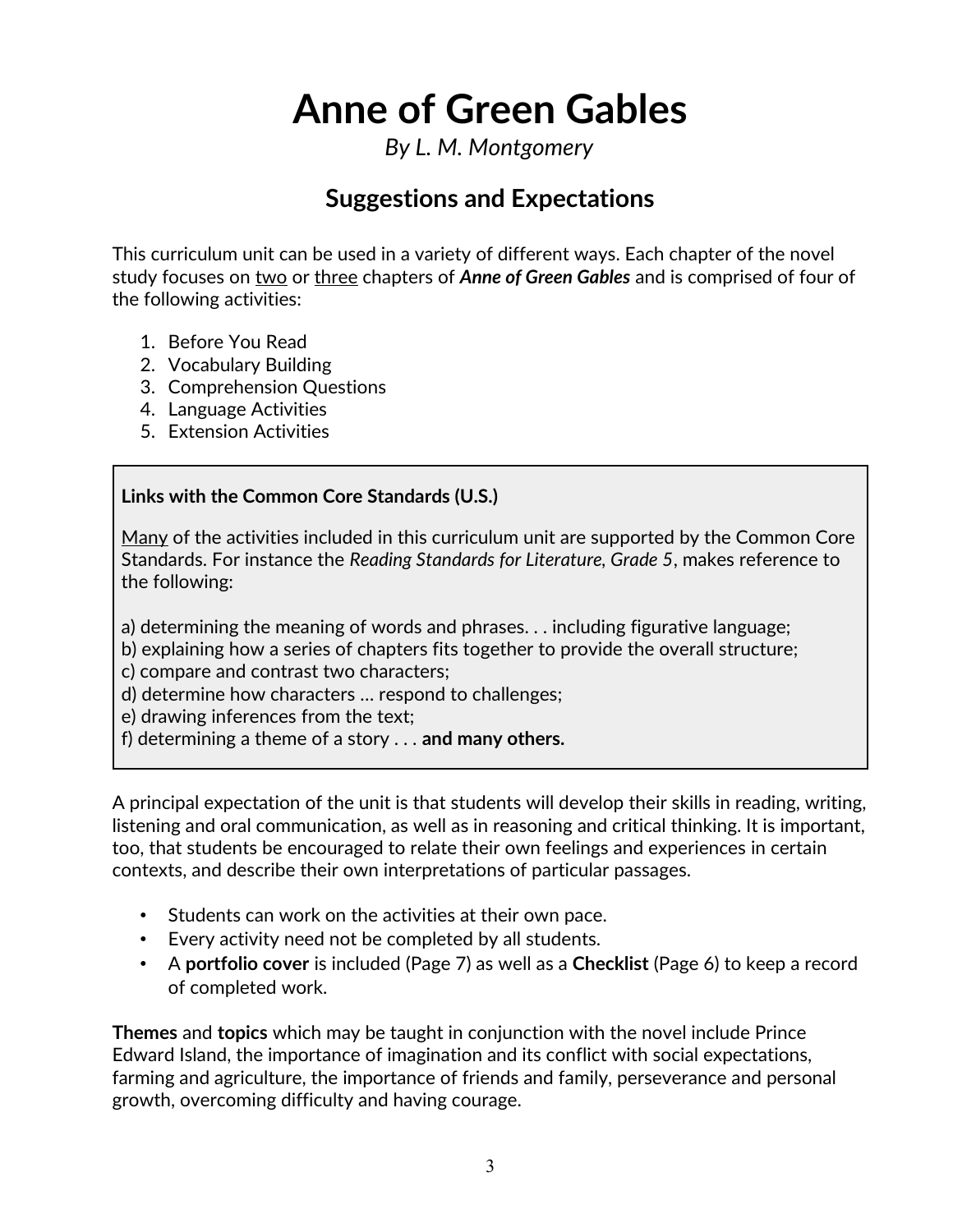#### *By L. M. Montgomery*

### **List of Skills**

#### **Vocabulary Development**

- 1. Locating descriptive words/phrases 8. Use of singular / plural nouns
- 2. Listing synonyms/homonyms 9. Listing compound words
- 3. Identifying / creating *alliteration* 10. Identifying parts of speech
- 
- 
- 
- 

#### **Setting Activities**

1. Summarize the details of a setting

#### **Plot Activities**

- 
- 2. Identify conflict in the story 4. Five W's Chart

#### **Character Activities**

- 
- 

#### **Creative and Critical Thinking**

- 
- 
- 3. Write a letter to a friend 7. Write a book review
- 4. Complete an Observation Chart 8. Complete a KWS Chart

#### **Art Activities**

- 
- 
- 
- 
- 
- 4. Use of capitals and punctuation 11. Determining alphabetical order
- 5. Identifying syllables 12. Identification of root words
- 6. Identify *anagrams* 13. Identify/create *similes*
- 7. Identify *personification* 14. Identification of a *cliffhanger*

- 1. Complete a *time line* of events 3. Identify the climax of the novel
	-
- 1. Determine character traits 3. Relating personal experiences
- 2. Protagonists 4. Comparing two Characters
- 1. Research 5. Conduct an interview
- 2. Write a newspaper story 6. Write a description of personal feelings
	-
	-
- 1. A Storyboard 3. Design a cover for the novel
- 2. Create a collage 4. Design an Information Card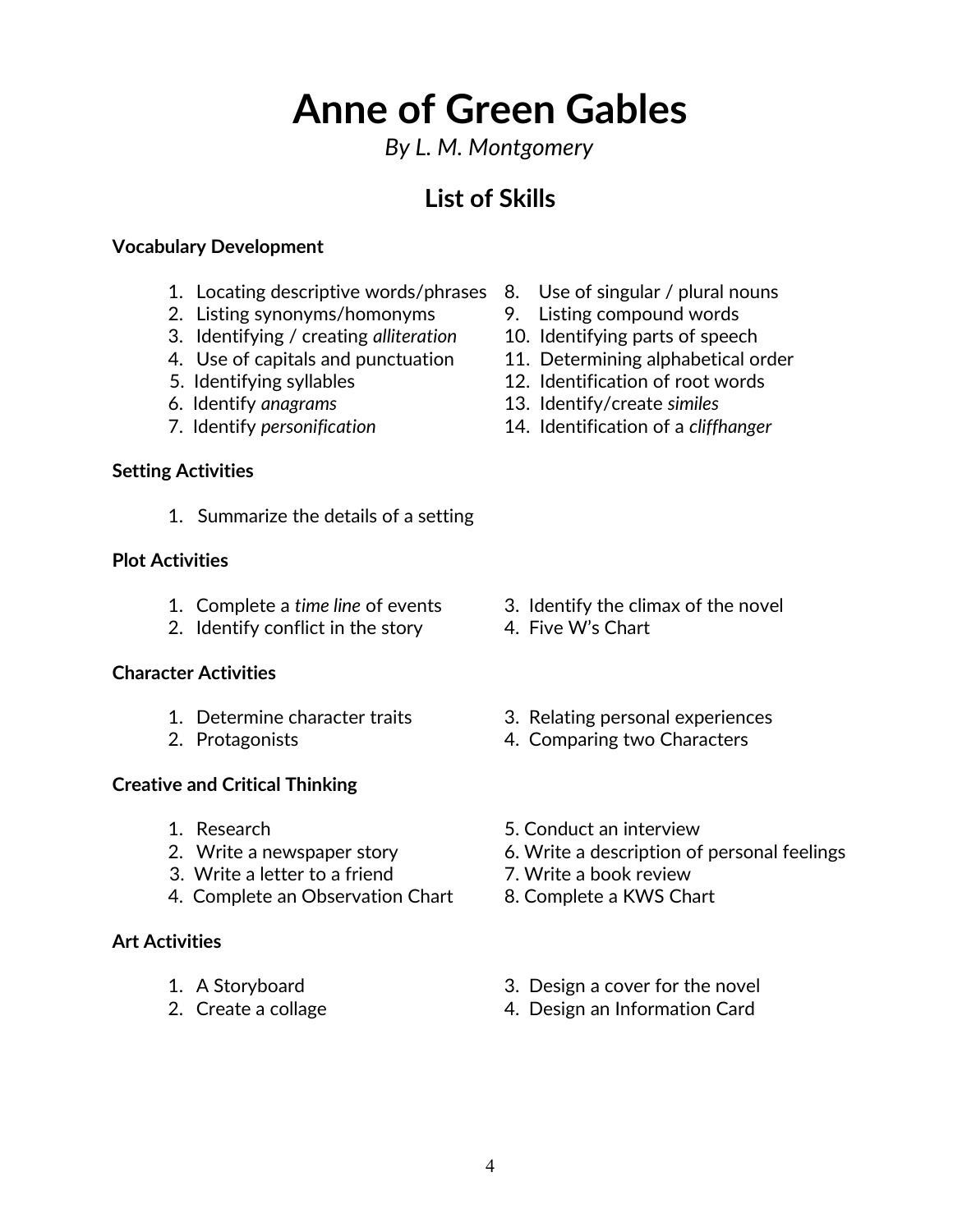*By L. M. Montgomery*

#### **Synopsis**

 When Matthew and Marilla Cuthbert apply to an orphanage for a boy to help on their farm, Green Gables, they are astonished when a loquacious little girl steps off the train instead. Anne, red-headed, pugnacious and incurably romantic, causes chaos at Green Gables and in the village, but her wit and good nature delight the fictional community of Prince Edward Island, Canada, and ensure that Anne of Green Gables continues to be a firm favorite with readers worldwide. [The Publisher]

#### **Author Biography**

L. M. Montgomery

 L.M. Montgomery was born in Clifton (now New London), Prince Edward Island, on November 30, 1874. When she was 21 months old, her mother died of tuberculosis. Her father left her in the care of her mother's parents. As an only child living with an elderly couple, Montgomery found companionship in her imagination, nature, books, and especially writing. When she was nine, she began writing poetry and keeping a journal. At the age of six, she began attending the one-room school near her grandparents' home in Cavendish. She completed grade ten in 1892-1893 and the



following year she studied for a teacher's license at Prince of Wales College.

 During her years in Cavendish, Montgomery continued to write and sent off numerous poems, stories, and serials to Canadian, British, and American magazines. In 1905, she wrote her first and most famous novel, Anne of Green Gables. Anne of Green Gables was first published in 1908 and became an immediate best-seller, which marked the beginning of her successful career as a novelist.

 After Grandmother Macneill died in March of 1911, Montgomery married the Reverend Ewan Macdonald, to whom she had been secretly engaged since 1906. She bore three sons: Chester (1912), Hugh (stillborn in 1914), and Stuart (1915). Maud Montgomery Macdonald did not live on Prince Edward Island again, returning only for vacations. Maud Montgomery Macdonald died in Toronto, Ontario, on April 24, 1942; (Couresy of the website: [www.lmmontgomery.ca/aboutlmm/herlife\)](http://www.lmmontgomery.ca/aboutlmm/herlife)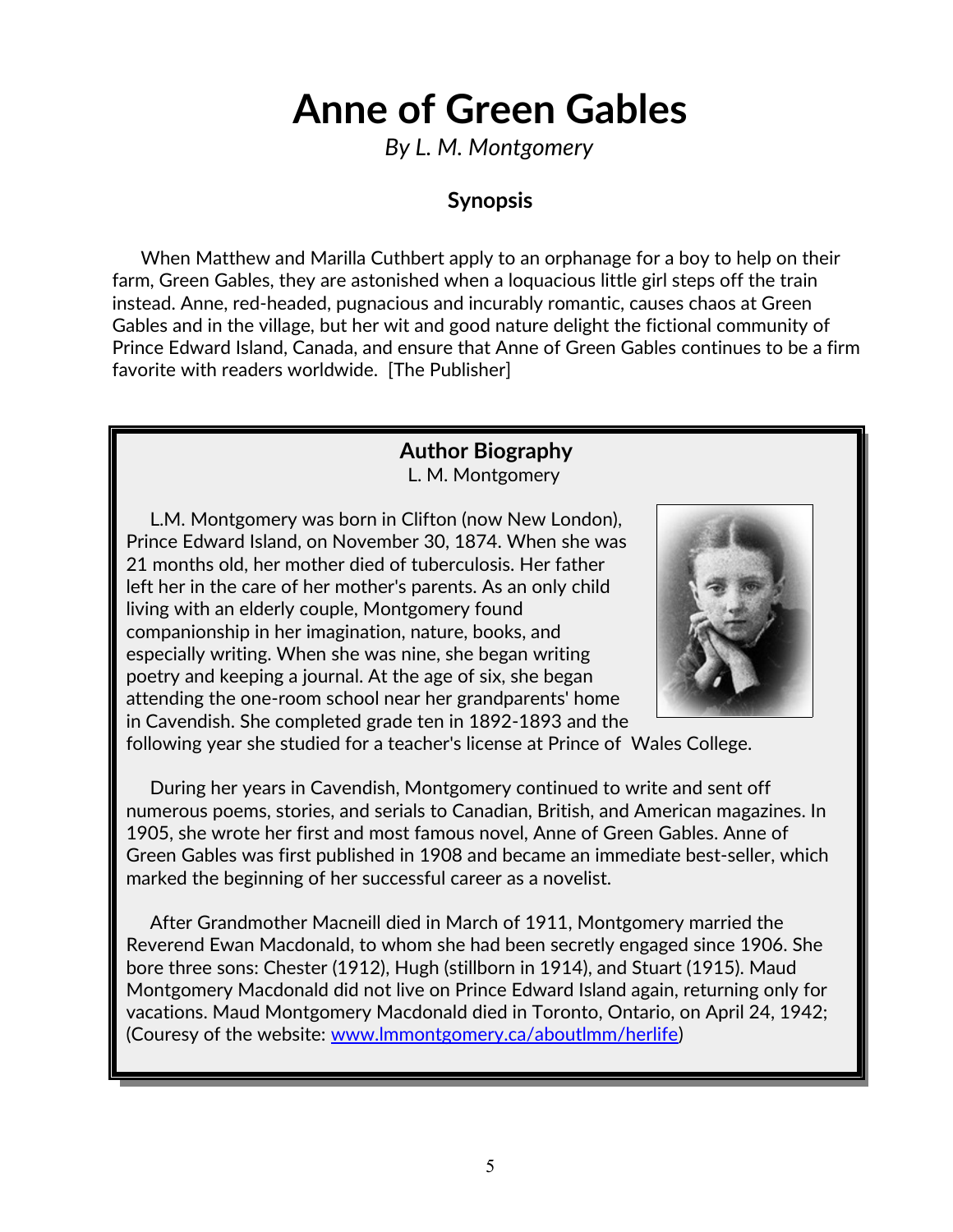*By L. M. Montgomery*



Student Name

| Assignment | Grade / Level | Comments |
|------------|---------------|----------|
|            |               |          |
|            |               |          |
|            |               |          |
|            |               |          |
|            |               |          |
|            |               |          |
|            |               |          |
|            |               |          |
|            |               |          |
|            |               |          |
|            |               |          |
|            |               |          |
|            |               |          |
|            |               |          |
|            |               |          |
|            |               |          |
|            |               |          |
|            |               |          |
|            |               |          |
|            |               |          |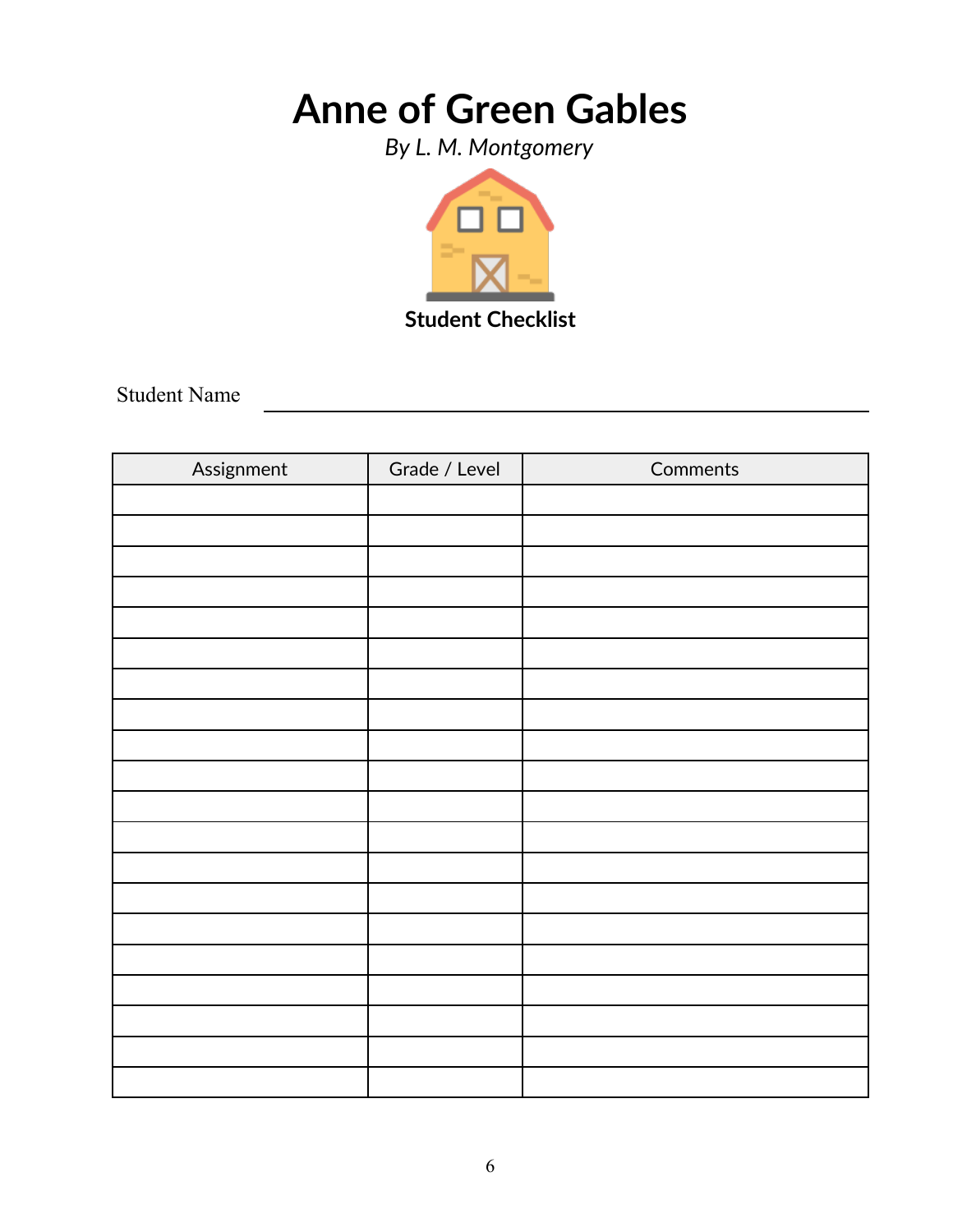

## By L. M. Montgomery

## Name: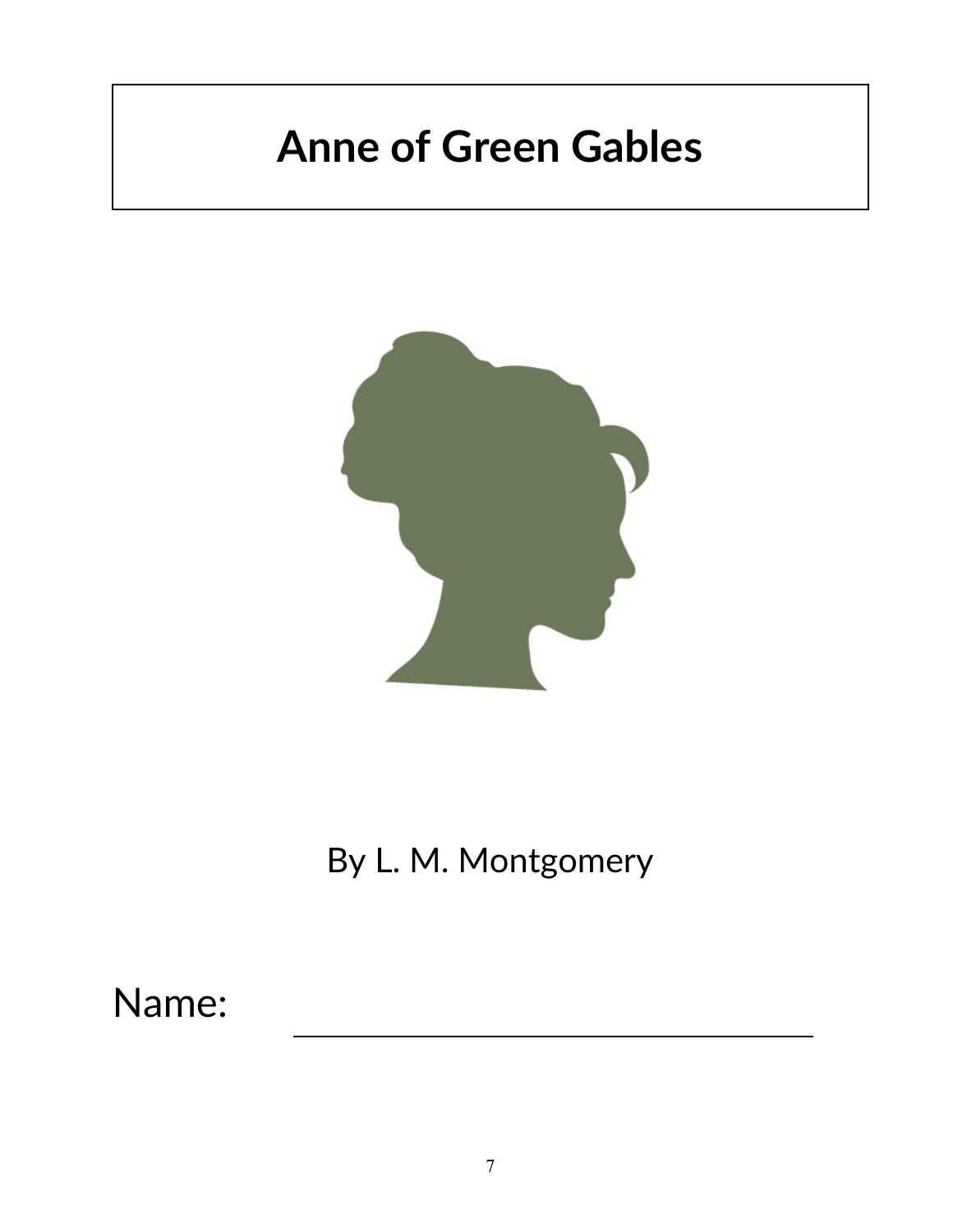*By L. M. Montgomery*

## **Chapters 1 & 2**



## **Before you read the chapter**:

The **protagonist** in most novels features the main character or "good guy". The protagonist of *Anne of Green Gables* is Anne Shirley, a very likeable young girl, who experiences many adventures as the story unfolds. Think back on some of your favorite characters from past novels you have read. What do you think makes for an especially interesting **protagonist**?

## **Vocabulary:**

Choose a word from the list to complete each sentence.

| decorum    | intricate | placid  | innovation | qualms   |
|------------|-----------|---------|------------|----------|
| strychnine | jauntily  | elusive | rapturous  | ethereal |

- 1. The horseless carriage was quite a remarkable \_\_\_\_\_\_\_\_\_\_\_\_\_\_.
- 2. The stained-glass windows gave the church an \_\_\_\_\_\_\_\_\_\_\_\_\_\_ glow.
- 3. Jasmine rode her pony \_\_\_\_\_\_\_\_\_\_\_\_\_\_\_ down the lane.
- 4. We had better take the rowboat out while the water is so
- 5. "It is important that you children observe proper \_\_\_\_\_\_\_\_\_\_\_ when the principal visits our classroom," Mrs. Jenkinson reminded the boys and girls.
- 6. I was sure the instructions were much too \_\_\_\_\_\_\_\_\_\_\_\_\_ for us to be successful.
- 7. Don't you have any \_\_\_\_\_\_\_\_\_\_\_\_\_\_ about picking up a live octopus?
- 8. Rachel told about a boy who had put \_\_\_\_\_\_\_\_\_\_\_\_\_\_ in the drinking supply.
- 9. The audience was \_\_\_\_\_\_\_\_\_\_\_ with delight before the overture was completed.
- 10. You'll find that a butterfly can be quite \_\_\_\_\_\_\_\_\_\_ when someone's trying to catch it.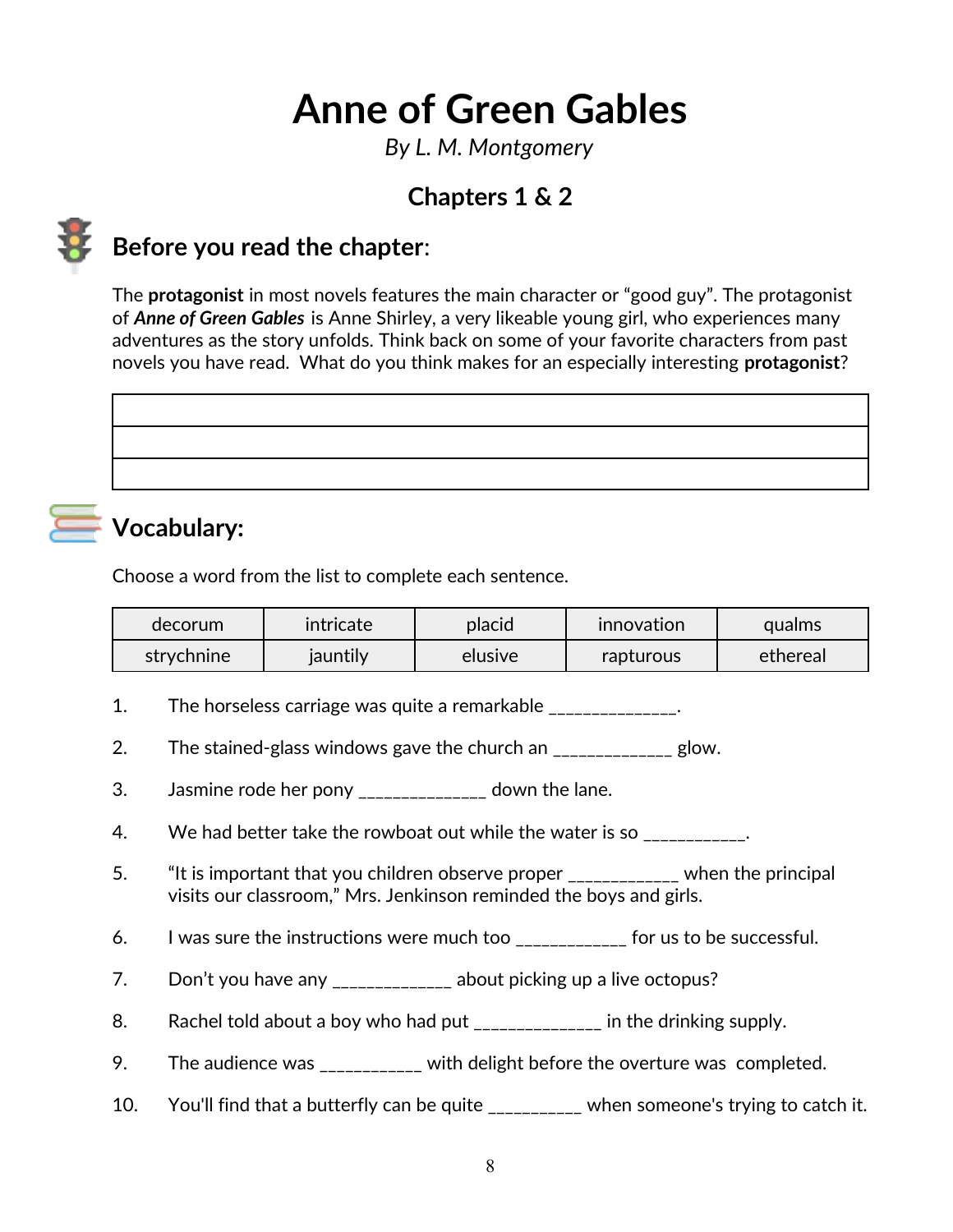

1. What is the **setting** at the end of Chapter One?

|                                                                                                                       | <u> 1989 - Andrea Andrew Maria (h. 1989).</u> |  |
|-----------------------------------------------------------------------------------------------------------------------|-----------------------------------------------|--|
|                                                                                                                       |                                               |  |
| <u> La componenta de la contrada de la contrada de la contrada de la contrada de la contrada de la contrada de la</u> |                                               |  |

2. Match each name with the proper description:

|                | Rachel Lynde            | A | Possible friend, playmate       |
|----------------|-------------------------|---|---------------------------------|
| $\overline{2}$ | Mrs. Alexander Spencer  | B | No nonsense; sly sense of humor |
| 3              | Marilla Cuthbert        |   | Rosalia De Vere                 |
| 4              | <b>Matthew Cuthbert</b> | D | The novel's protagonist         |
| 5              | <b>Anne Shirley</b>     | E | A nosy neighbor                 |
| 6              | Diana Barry             | F | <b>Adoption arranger</b>        |
|                | Hepzibah Jenkins        | G | Very quiet and shy              |

3. What event aroused Rachel Lynde's curiosity?

4. Cite proof from Chapter 1 to show that Marilla might have been a **bigot**.

5. Chapter 2 is titled*, Matthew Cuthbert is Surprised*. What surprised Matthew?

6. Bright River was \_\_\_\_\_\_\_ miles from Green Gables.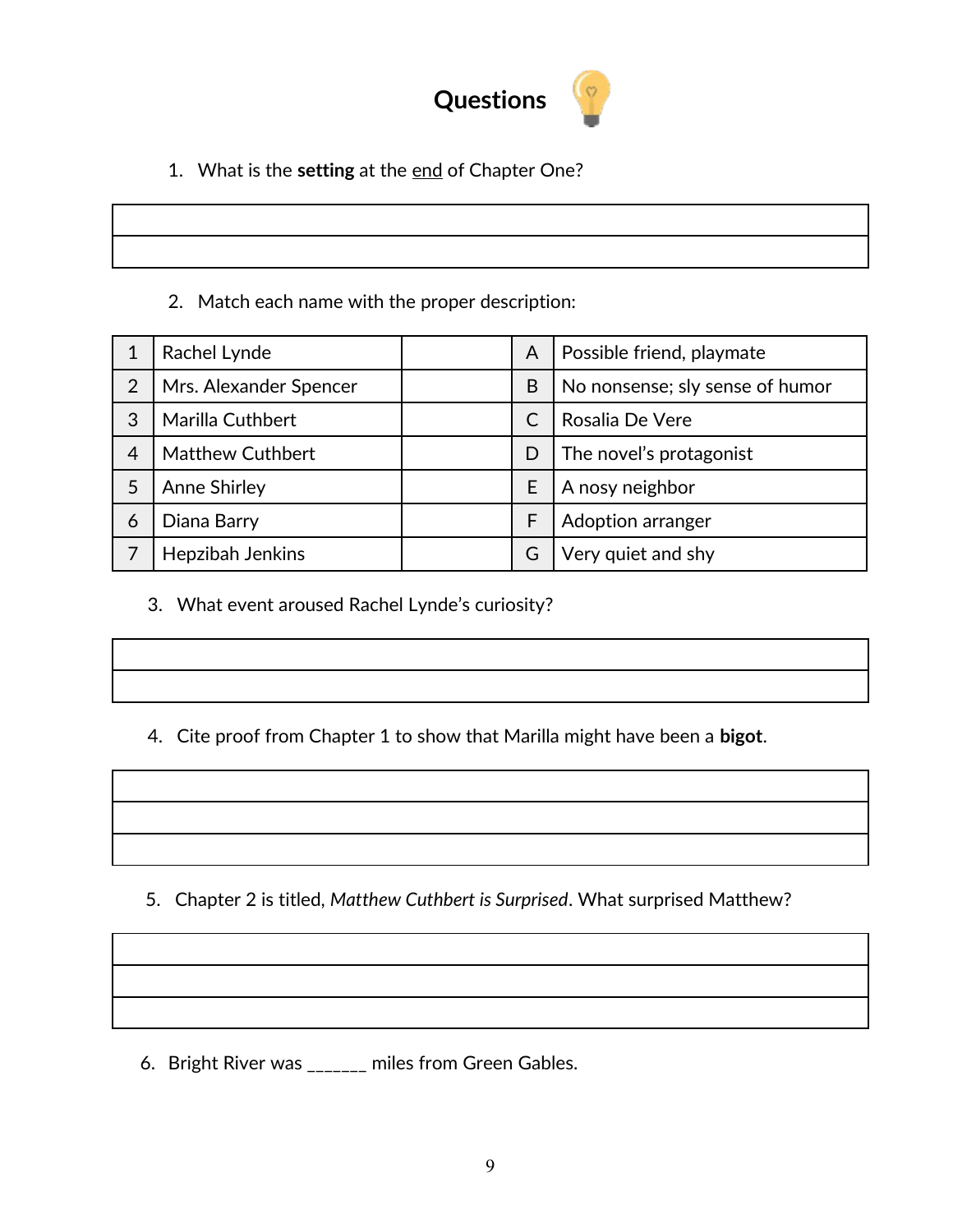7. In the chart below, come up with four appropriate **adjectives** (or descriptive phrases) that would describe:

a) the personality of Anne Shirley; b) her appearance.

| Personality | Appearance |
|-------------|------------|
|             |            |
|             |            |
|             |            |

8. Investigate: Many people (other than Anne Shirley) have marveled at Prince Edward Island's red roads. When Anne asks Matthew what made the roads red, he admits that he doesn't know. Using resources in your school library or on the Internet try to find out the answer to this question.

9. What did Anne consider to be her *lifelong sorrow*?

 10. Anne invents some rather creative alternatives for the names of different things she passes. What name does she give to:

a) The Avenue: \_\_\_\_\_\_\_\_\_\_\_\_\_\_\_\_\_\_\_\_\_\_\_\_\_\_\_\_\_\_\_\_\_\_\_\_\_\_\_\_\_

b) Barry's pond: \_\_\_\_\_\_\_\_\_\_\_\_\_\_\_\_\_\_\_\_\_\_\_\_\_\_\_\_\_\_\_\_\_\_\_\_\_\_\_\_\_

#### **Good to Know**

*Anne of Green Gables* is set in **Avonlea** in Prince Edward Island. Although this community is fictitious, a number of actual towns are mentioned in this novel, including the capital, **Charlottetown**. **Bright River**, Matthew's destination in Chapter One, is also fictitious, and is thought to represent the real life town of **Hunter River**.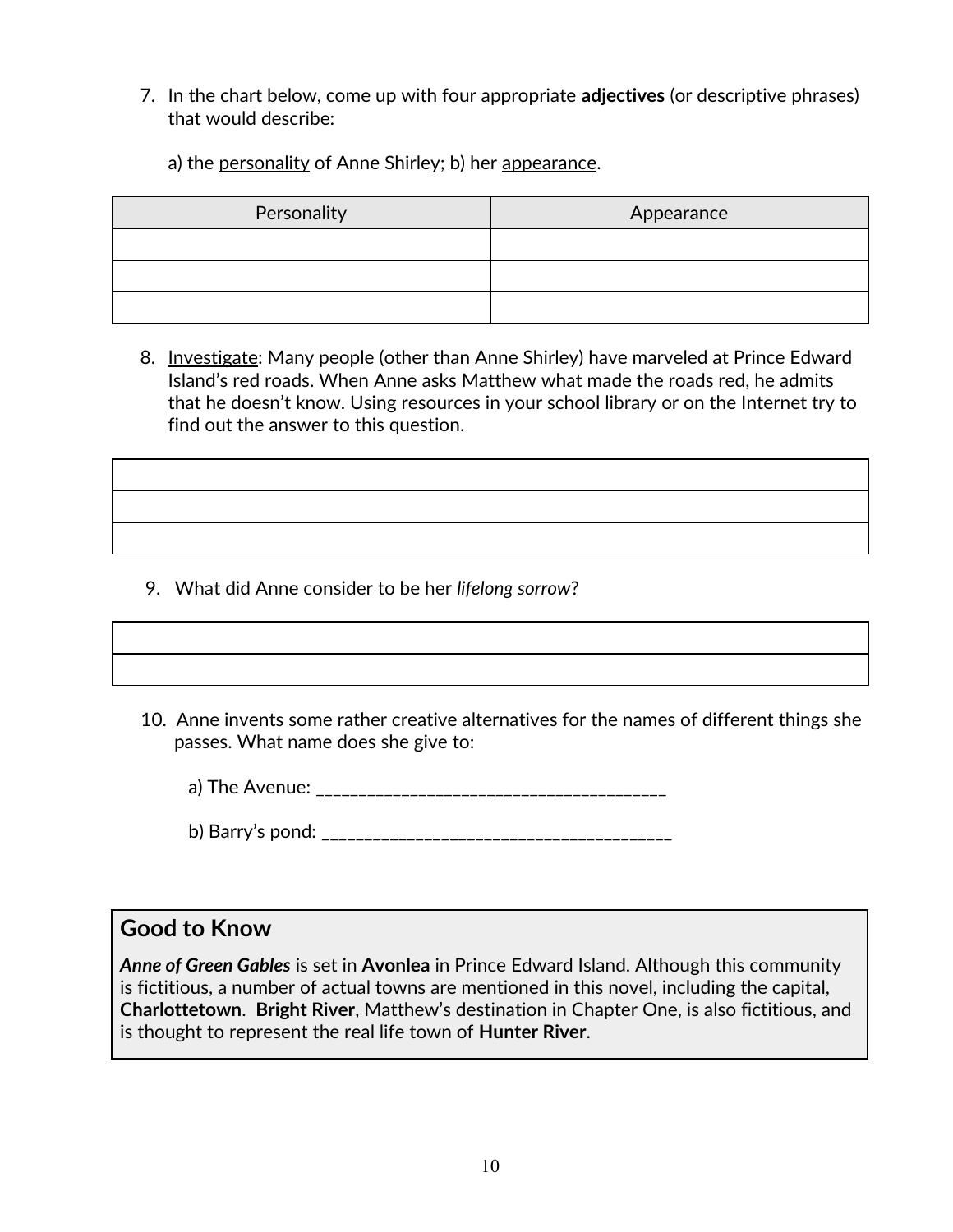## **Language Activities**

## **A***.* **Prince Edward Island**

Prince Edward Island is Canada's smallest – and probably its most beautiful province. Referred to as "The Garden of the Gulf", P.E.I. is famous for its lush agricultural lands and rural beauty. It has a population of only about 140,000 (about the size of Chattanooga TN or Savannah GA) and an overall area of about 2,195 square miles (5,685 sq. km) (a little smaller than the state of Delaware).



Using resources in your school library or on the Internet do a further investigation of this remarkable little province. Your investigation should uncover at least three fascinating facts about the province and its people, as well as an appropriate picture.

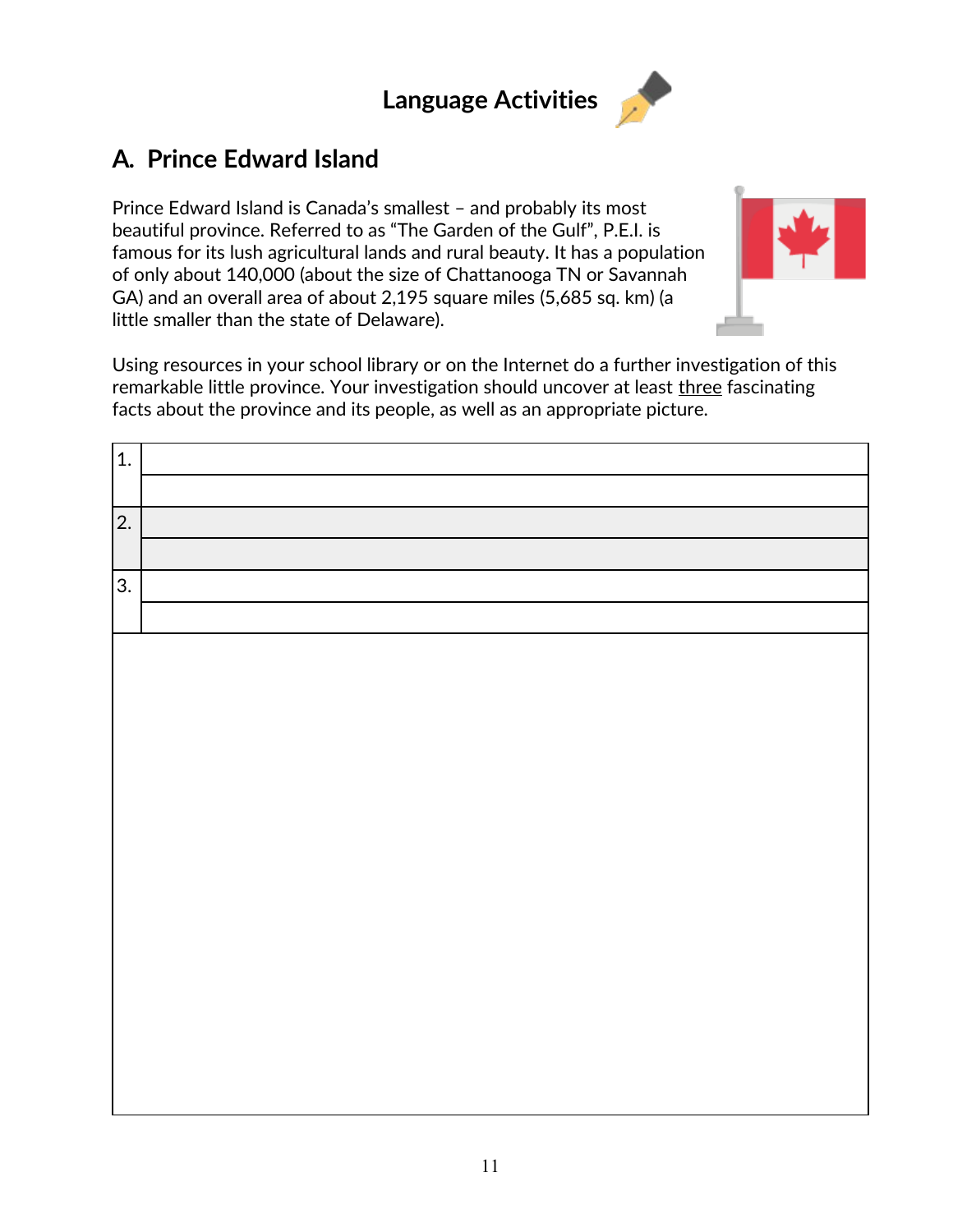**B***.* Choose ten words from these chapters with two or more **syllables**. Indicate the syllables by drawing a line between each syllable. **Example**: **good / bye**.

**C***.* A **simile** is a comparison using the words "like" or "as". We find an example of this in Chapter Two: "… black as a raven's wing."

In this example what two things are being compared?

Invent your own **similes** comparing the following items with something from your imagination:

a) the sound of a Matthew's buggy as it trundles down the roadway

b) the smell of Marilla's fresh-baked bread

c) your own example